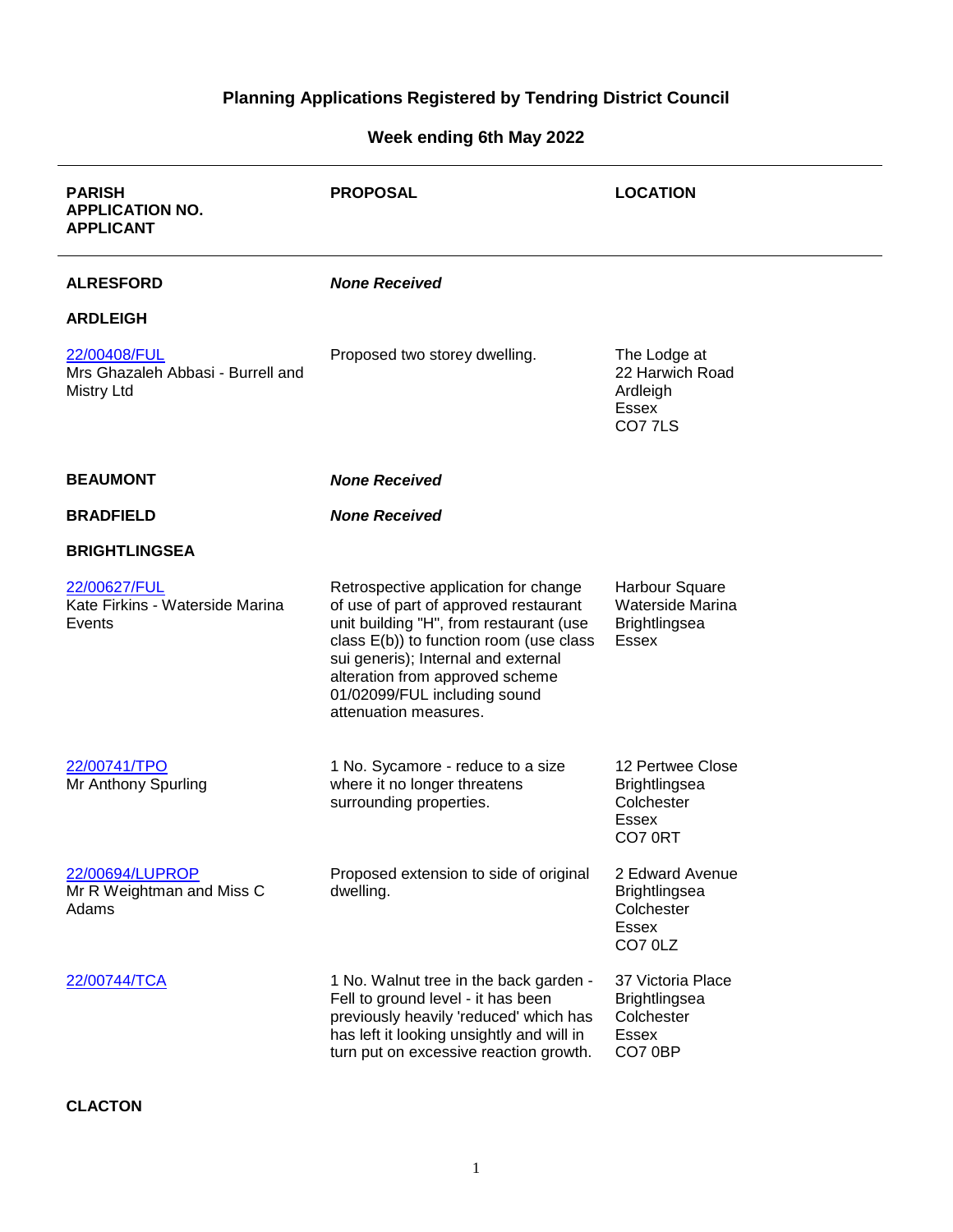| 22/00361/FULHH<br>Mrs Hayley Bloomfield                              | Ground floor extension (Amendment<br>to planning application 19/01600/FUL -<br>Change of design of extension<br>previously approved to alter depth to<br>$3.7m$ ).       | 15 Middleton Close<br>Clacton On Sea<br>Essex<br>CO168YT                                                         |
|----------------------------------------------------------------------|--------------------------------------------------------------------------------------------------------------------------------------------------------------------------|------------------------------------------------------------------------------------------------------------------|
| 22/00434/FUL<br>Mrs Jill Lehmann-Parish                              | Retrospective application for a cafe on<br>the industrial estate to provide<br>breakfast, lunch & takeaways to<br>businesses.                                            | <b>CFB Boilers Ltd</b><br><b>Brunel Road</b><br>Clacton On Sea<br>Essex<br><b>CO15 4LU</b>                       |
| 22/00529/FUL<br>Mr Stuart Willsher - Persimmon<br><b>Homes Essex</b> | Proposed replan of Planning<br>Permission 18/01800/DETAIL to<br>provide a total of 23 additional<br>dwellings, associated car parking,<br>cycle parking and landscaping. | Oakwood Park<br>Land to The East of Thorpe Road<br>Clacton On Sea<br>Essex<br><b>CO15 4TL</b>                    |
| 22/00556/FUL<br>Mrs Bernadette Owens - Tingdene<br>Parks Ltd         | Change of use of land for the siting of<br>8 no. residential park homes.                                                                                                 | Sacketts Grove Caravan Park<br>Jaywick Lane<br>Clacton On Sea<br><b>Essex</b><br><b>CO167BD</b>                  |
| 22/00560/FUL<br><b>WM Morrisons Supermarkets</b>                     | Proposed erection of single storey pod<br>containing WeBuyAnyCar (Use Class:<br>Sui Generis) in southeastern corner of<br>Morrisons car park.                            | Morrisons Supermarket<br>Waterglade Retail Park<br>Old Road<br>Clacton On Sea<br><b>Essex</b><br><b>CO15 1HX</b> |
| 22/00561/ADV<br><b>WM Morrisons Supermarkets</b>                     | Display of various advertisement signs<br>on all four elevations of building.                                                                                            | <b>Morrisons Supermarket</b><br>Waterglade Retail Park<br>Old Road<br>Clacton On Sea<br>Essex<br><b>CO15 1HX</b> |
| 22/00654/FULHH<br>Mr and Mrs Gillies                                 | Proposed single storey rear extension<br>and enlargement to existing dormer.                                                                                             | 8 Mountview Road<br>Clacton On Sea<br>Essex<br>CO15 6LW                                                          |
| 22/00686/FULHH<br><b>Miss Harris</b>                                 | Proposed garage conversion including<br>raised flat roof with parapet wall and<br>relocation of front entrance door.                                                     | 1 Wrendale<br>Clacton On Sea<br>Essex<br><b>CO15 4JR</b>                                                         |
| 22/00766/TPO                                                         | 1 No. Acer (Sycamore) - pollard to<br>below previous cuts.                                                                                                               | 12 Vermont Close<br>Clacton On Sea<br><b>Essex</b>                                                               |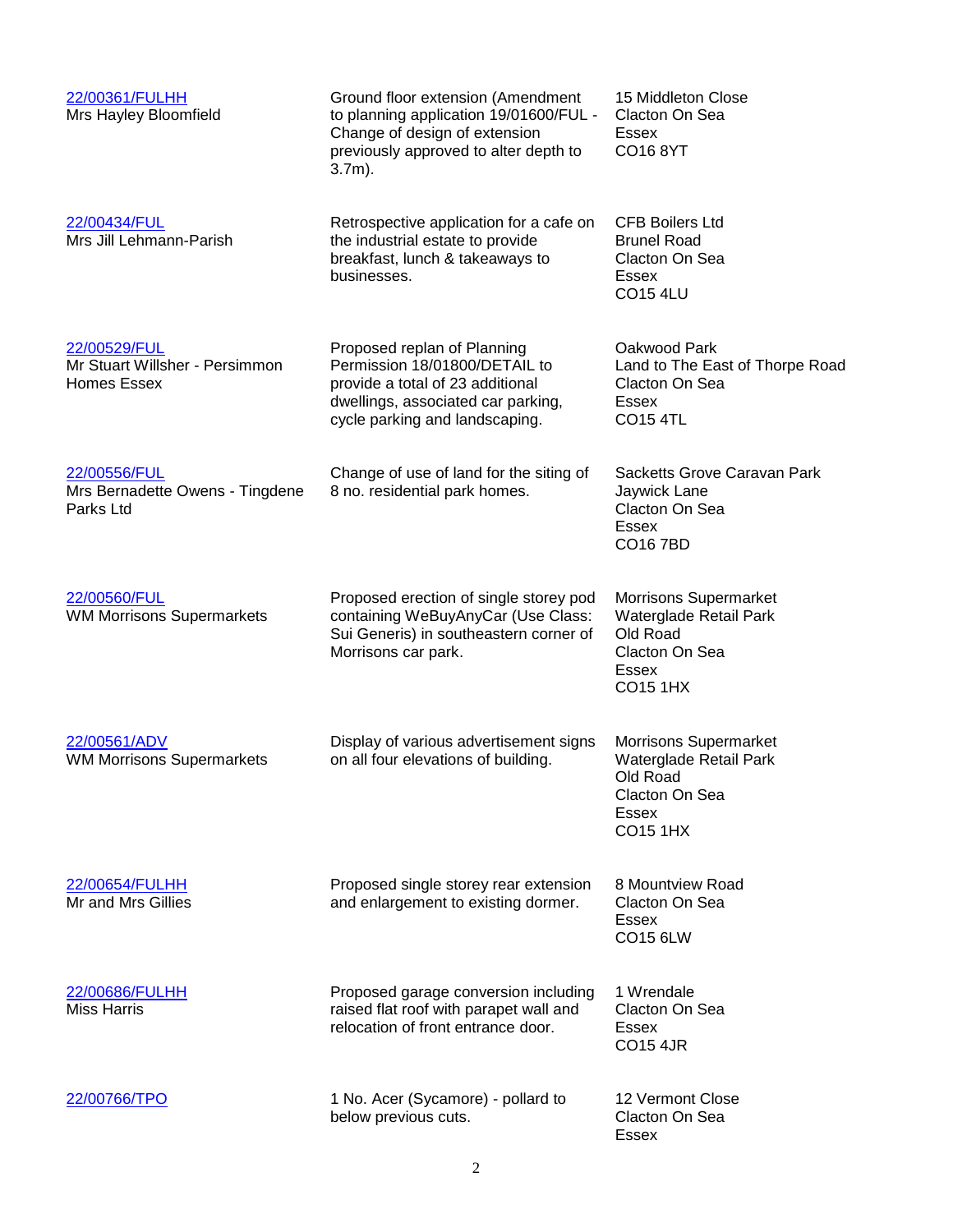CO15 6HJ

| <b>ELMSTEAD</b>                            | <b>None Received</b>                                                                                                              |                                                                                    |
|--------------------------------------------|-----------------------------------------------------------------------------------------------------------------------------------|------------------------------------------------------------------------------------|
| <b>FRATING</b>                             | <b>None Received</b>                                                                                                              |                                                                                    |
| <b>FRINTON &amp; WALTON</b>                |                                                                                                                                   |                                                                                    |
| 22/00557/FULHH<br><b>Miss Lucy Mealing</b> | Proposed extension and garage<br>conversion to create annex.                                                                      | 19 Beaumont Close<br><b>Walton On The Naze</b><br><b>Essex</b><br><b>CO14 8TX</b>  |
| 22/00634/FULHH<br>Mr Philip Walsh          | Proposed new rear balcony with<br>staircase.                                                                                      | 103 Saville Street<br><b>Walton On The Naze</b><br>Essex<br><b>CO14 8PW</b>        |
| 22/00651/FULHH<br>Mr and Mrs Ridley        | Proposed single storey rear extension.                                                                                            | 28 Kirby Road<br><b>Walton On The Naze</b><br>Essex<br>CO14 8QZ                    |
| 22/00680/LBC<br>Mr Wilks                   | Proposed 4no. secondary glazed units<br>to be installed behind existing<br>windows.                                               | Dawn<br>55 Quendon Way<br>Frinton On Sea<br>Essex<br>CO13 9PE                      |
| 22/00745/TPO<br>Mr Jason Oakford           | 1 No. Dawn Redwood - reduce height<br>by 10 feet and lift and thin the crown.                                                     | 35 Hadleigh Road<br>Frinton On Sea<br>Essex<br>CO13 9HQ                            |
| <b>GREAT BENTLEY</b>                       |                                                                                                                                   |                                                                                    |
| 22/00619/TDCPIP<br>Mr H Cock               | <b>Technical Details Consent pursuant to</b><br>Permission in Principle application ref:<br>19/01047/PIP for one single dwelling. | Land off<br><b>Sturrick Lane</b><br><b>Great Bentley</b><br><b>Essex</b><br>CO78PT |
| <b>GREAT BROMLEY</b>                       | <b>None Received</b>                                                                                                              |                                                                                    |
| <b>GREAT OAKLEY</b>                        | <b>None Received</b>                                                                                                              |                                                                                    |
| <b>HARWICH</b>                             |                                                                                                                                   |                                                                                    |
| 22/00597/FUL<br>Mr Timothy Lewis Hay       | Proposed one bedroom bungalow.                                                                                                    | Land to The rear of<br>88 Lee Road<br>Dovercourt<br><b>Essex</b>                   |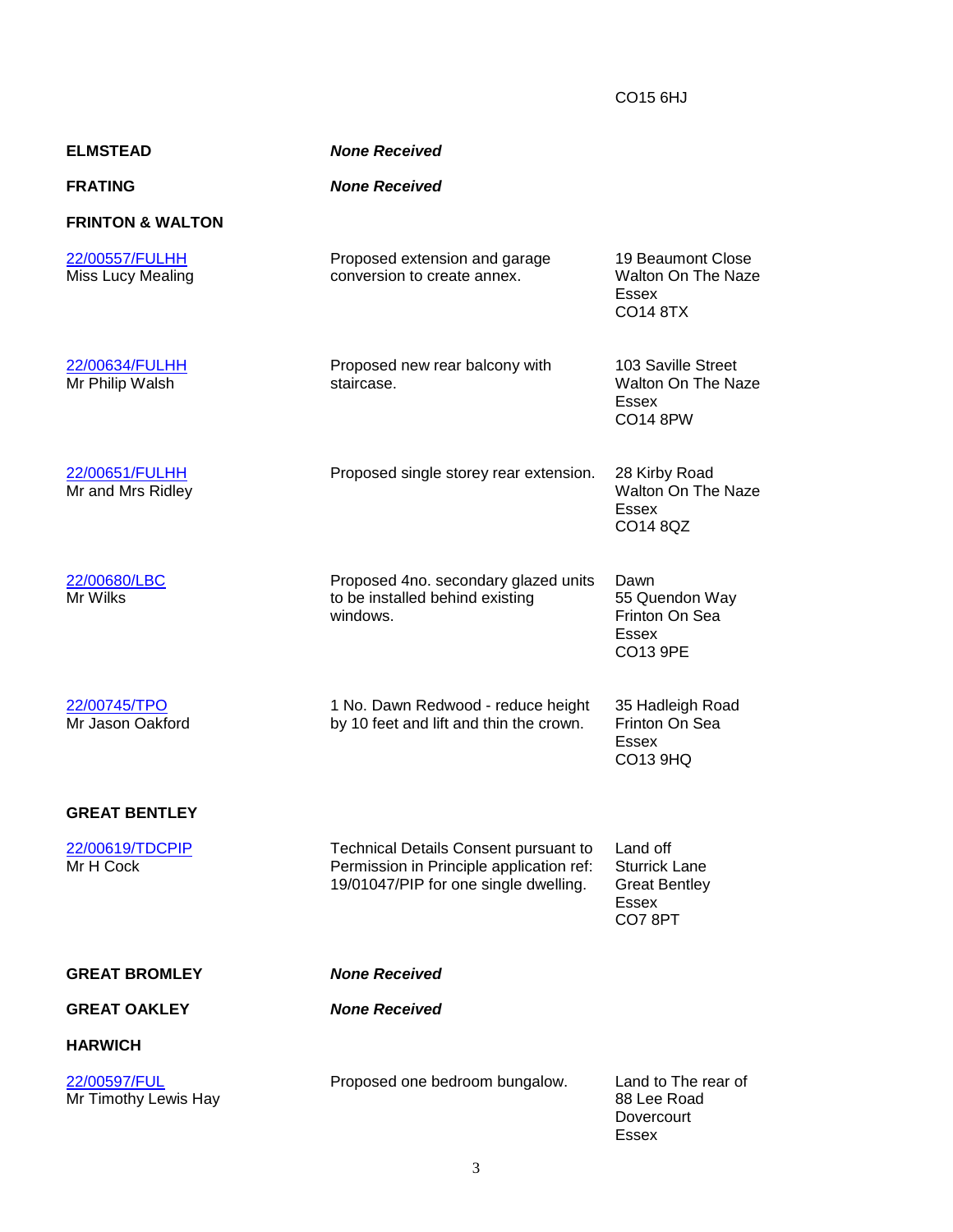|                                            |                                                                                                                                                                                                                               | CO12 3SB                                                                                           |
|--------------------------------------------|-------------------------------------------------------------------------------------------------------------------------------------------------------------------------------------------------------------------------------|----------------------------------------------------------------------------------------------------|
| 22/00604/FULHH<br>Mr Andrew Norton         | Proposed single storey rear extension<br>and internal alterations.                                                                                                                                                            | 17 Birch Avenue<br>Dovercourt<br>Harwich<br><b>Essex</b><br>CO12 4DA                               |
| 22/00692/FULHH<br>Mr and Mrs Marcus Clarke | Proposed demolition of outbuilding<br>and formation of new carport/garage<br>with annexed accommodation in roof<br>space over garage accessed from<br>main curtilage; Formation of 2No<br>dormers to existing house frontage. | 143 Fronks Road<br>Dovercourt<br>Harwich<br>Essex<br><b>CO12 4EE</b>                               |
| <b>LAWFORD</b>                             | <b>None Received</b>                                                                                                                                                                                                          |                                                                                                    |
| <b>LITTLE BENTLEY</b>                      | <b>None Received</b>                                                                                                                                                                                                          |                                                                                                    |
| <b>LITTLE BROMLEY</b>                      |                                                                                                                                                                                                                               |                                                                                                    |
| 22/00663/FULHH<br>Mr and Mrs Duffy         | Proposed single storey side extension<br>with balcony.                                                                                                                                                                        | <b>Harvest House</b><br>Ardleigh Road<br>Little Bromley<br>Manningtree<br><b>Essex</b><br>CO11 2QA |
| <b>LITTLE CLACTON</b>                      | <b>None Received</b>                                                                                                                                                                                                          |                                                                                                    |
| <b>LITTLE OAKLEY</b>                       | <b>None Received</b>                                                                                                                                                                                                          |                                                                                                    |
| <b>MANNINGTREE</b>                         |                                                                                                                                                                                                                               |                                                                                                    |
| 22/00633/FUL<br><b>Tesco Stores Ltd</b>    | Retrospective application for the<br>installation of a new CO2 gas cooler,<br>acoustic panels, hit and miss fence<br>and access gate.                                                                                         | 32 - 34 High Street<br>Manningtree<br>Essex<br><b>CO11 1AJ</b>                                     |
| 22/00764/TCA<br>Perlmutter                 | 1 No. Elder - deadwood clean, 1 No.<br>Walnut - lightly reduce to even up<br>crown, 1 No. Birch crown lift by up to<br>2m, 1 No. Lawsons Cypress - remove,<br>2 No. Irish Yews - lightly shape, 1 No.                         | <b>Hill House</b><br>54 South Street<br>Manningtree<br><b>Essex</b><br>CO11 1BQ                    |
|                                            | English Yew by wall - trim into ball<br>shape, 1 No. Yew - reduce and shape<br>into ball, 1 No. Holly - top and start<br>shaping into a ball.                                                                                 |                                                                                                    |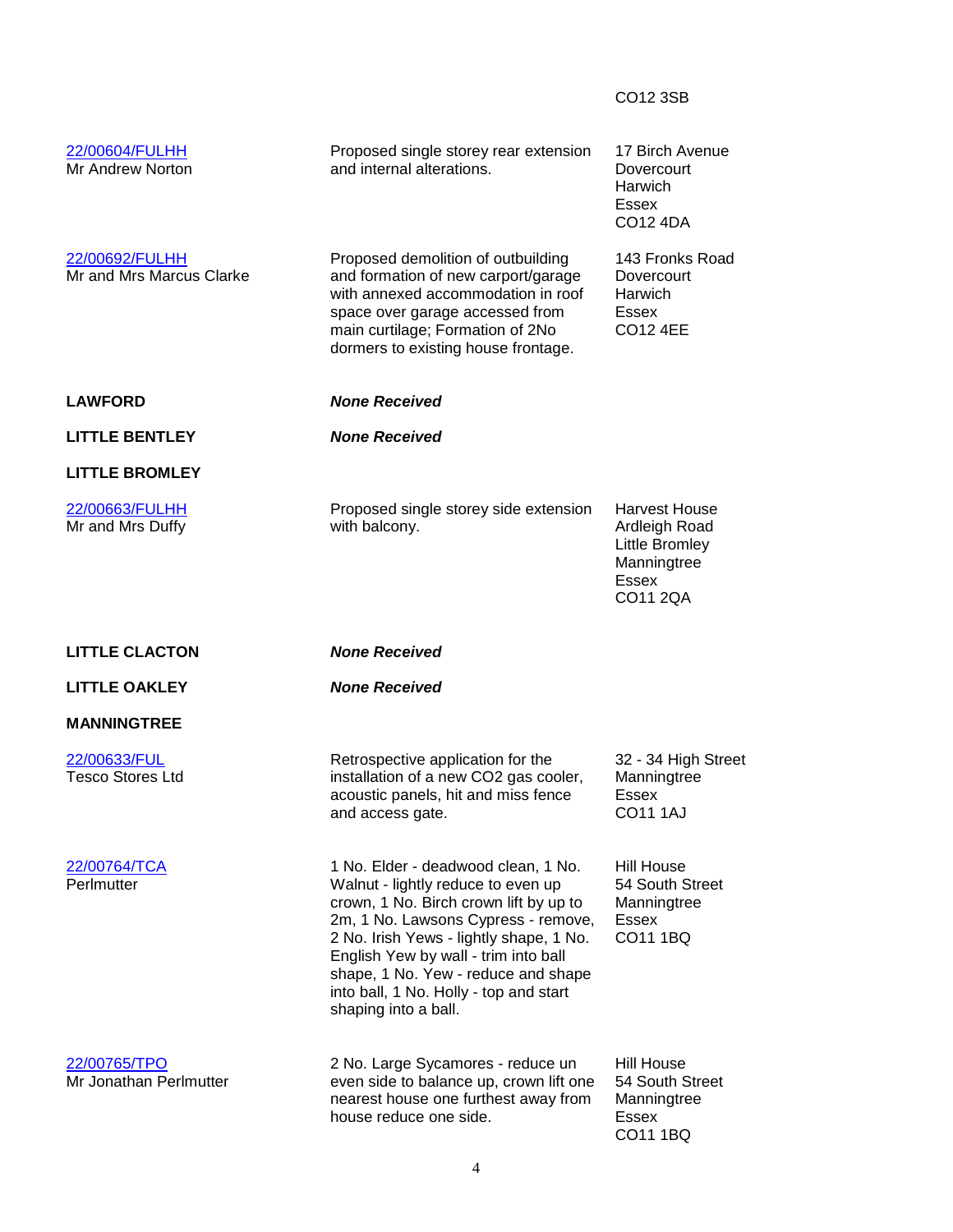### **MISTLEY**

| 22/00576/FULHH<br>Ms E Clark                                       | Proposed restructuring of the existing<br>attic room space increasing floor area<br>and providing two dormers to provide<br>head room and useable space.<br>Internal alterations to ground floor to<br>provide kitchen diner. | Stonehall<br>School Lane<br><b>Mistley</b><br>Manningtree<br>Essex<br><b>CO11 1HN</b>                        |
|--------------------------------------------------------------------|-------------------------------------------------------------------------------------------------------------------------------------------------------------------------------------------------------------------------------|--------------------------------------------------------------------------------------------------------------|
| 22/00602/FULHH<br>Mr Ward                                          | Proposed detached double<br>garage/store and new access<br>following demolition of existing single<br>garage.                                                                                                                 | Evora<br><b>Clacton Road</b><br><b>Horsley Cross</b><br>Manningtree<br><b>Essex</b><br><b>CO11 2NR</b>       |
| 22/00675/FUL<br>Mr G Williamson - Redvine<br><b>Properties Ltd</b> | Proposed installation of conservation<br>rooflights to existing roof.                                                                                                                                                         | <b>TopsI House</b><br><b>High Street</b><br><b>Mistley</b><br>Manningtree<br><b>Essex</b><br><b>CO11 1HB</b> |
| 22/00761/TCA<br>Mr Graham Proctor                                  | 1 No. Beech - reduce to previous<br>cutting points, approx 3m.                                                                                                                                                                | <b>Primrose Cottage</b><br>The Chase<br><b>Mistley</b><br>Manningtree<br><b>Essex</b><br><b>CO11 2AF</b>     |
| <b>RAMSEY &amp; PARKESTON</b>                                      | <b>None Received</b>                                                                                                                                                                                                          |                                                                                                              |
| <b>ST OSYTH</b>                                                    |                                                                                                                                                                                                                               |                                                                                                              |
| 22/00662/LBC<br>R.A T.R D.R & A.I Sargeant                         | Proposed internal changes following<br>the grant of 21/00798/LBC to<br>consolidate the kitchen operations<br>upstairs and WCs downstairs in Darcy<br>House East Wing (west end), in<br>response to structural review.         | St Osyth Priory<br>The Bury<br>St Osyth<br>Clacton On Sea<br>Essex<br>CO16 8NZ                               |
| 22/00742/TCA<br>Mr Michael Osborne                                 | 1 No. Elder - fell.                                                                                                                                                                                                           | 95 Mill Street<br>St Osyth<br>Clacton On Sea<br><b>Essex</b><br><b>CO16 8EW</b>                              |
| 22/00768/TCA                                                       | 6 No. Lombardy Poplars - fell.                                                                                                                                                                                                | 95 Mill Street<br>St Osyth<br>Clacton On Sea<br>Essex<br>CO16 8EW                                            |